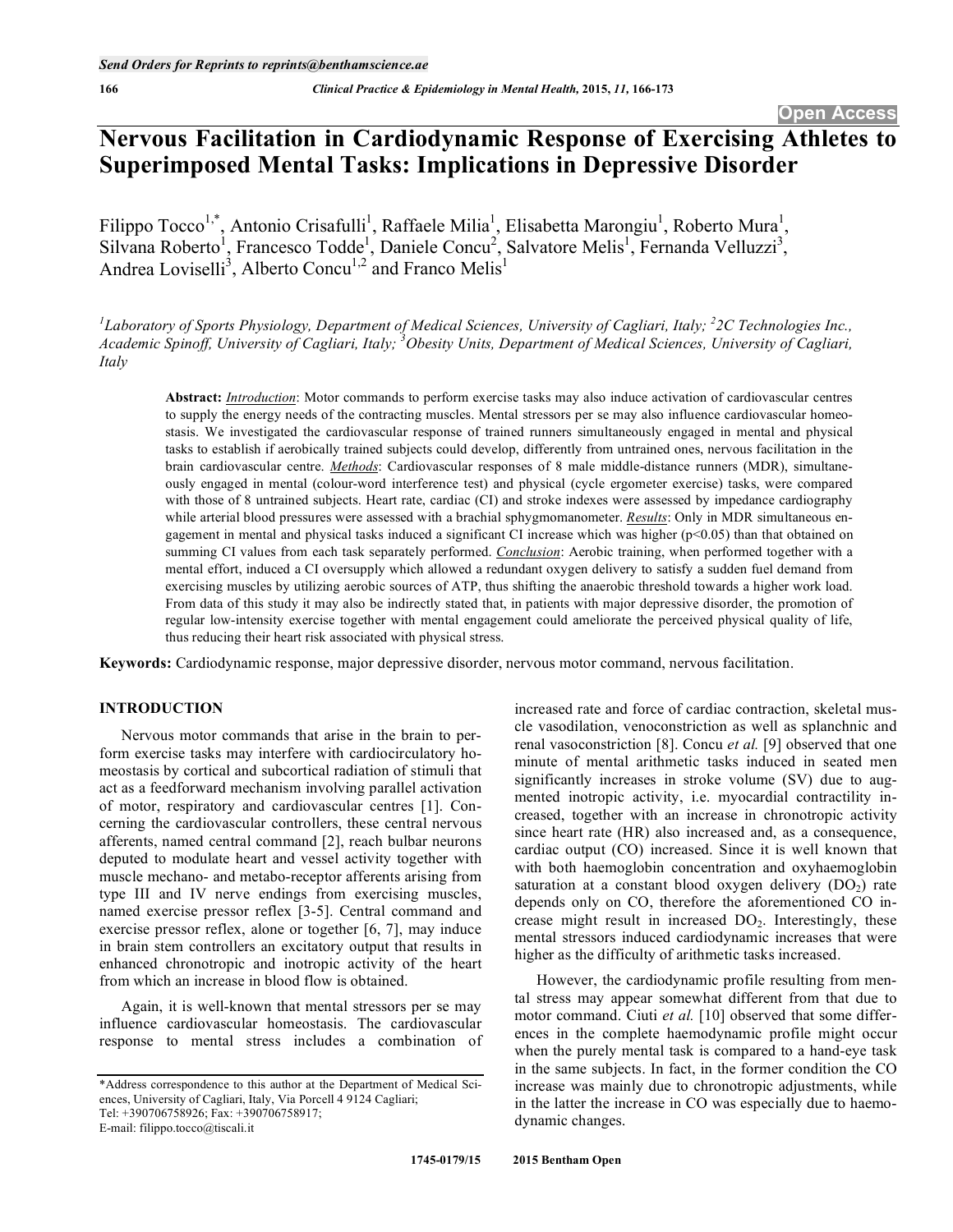During their training, running athletes are often stressed by continuously having to solve a hard puzzle [11] concerning, for instance, the race conduction and strategy, or being scolded by their coach. In these conditions, there are three neural inputs to cardiovascular centres: a central command irradiated from the motor command; a mechano- or metaboreflex from exercising muscle, and centrally mediated sympathetic stimulation activated by mental stressors. Therefore these three inputs should interact with each other in a complex way.

It is very likely that if inputs from mental stressors are simultaneously added to the post-synaptic membrane of the neurons in the cardiovascular centres, in addition to the motor command inputs, both of central and reflex origin, then a nervous facilitation (NF) may occur [12] and the resulting CO increase may be redundant with respect to that due to the motor command only, i.e. in this setup a net  $DO<sub>2</sub>$  increase can be expected.

In these experiments, we tested athletes engaged in races for which the  $DO<sub>2</sub>$  is of strategic relevance, such as those who compete at distances between several hundred and several thousand meters, i.e. the middle distance runners (MDR). We tested their cardiovascular response while athletes were simultaneously engaged in mental and physical tasks, with the aim of establishing if training could develop NF because of both stimuli arising from motor command and mental stressor. A group of untrained subjects were enrolled for the same tasks and acted as control cluster.

Also, considering the increasing evidence of a beneficial effect of physical exercise on the mood of patients with depressive disorder, we wanted to see if data from MDR might also be applied to these patients.

#### **MATERIALS AND METHODOLOGY**

#### **Subjects**

Eight healthy male (23.8  $\pm$  5.40 years, 67.8  $\pm$  11.09 Kg,  $171.80 \pm 9.23$  cm) middle-distance runners trained for distances ranging from 800 to 3000 meters, who were engaged in Italian middle distance standard competitions, took part in this experiment. MDRs were compared to a group of 8 healthy male subjects (CON) not engaged in any competitive activity (21.20  $\pm$  0.44 years, 64.00  $\pm$  12.02 Kg, 165.00  $\pm$ 5.83 cm). None of the recruited subjects had a history of cardiac or respiratory disease or was taking any medication at the time of the study. Each volunteer gave written consent to take part in the study after being properly informed of the procedures and risks. Prior of the tests to the subjects were asked to refrain from caffeine and alcohol for 3 h and from the physical activity for 12 h. All experiments were carried out in a temperature-controlled room (room temperature set at 22ºC, relative humidity between 40-50%). The study was performed according to the Declaration of Helsinki.

### **Tests and Instrumentation**

In the experimental protocol, subjects performed a psycho-physiological test (PPT) which consisted of a sequence of mental and physical stressors. The Colour-Word Interference Test (CWIT) was utilized as mental stressor. This test was set by John Ridley Stroop [13] and later improved in the

#### *Nervous Facilitation in Cardiodynamic Response Clinical Practice & Epidemiology in Mental Health,* **2015***, Volume 11* **167**

following half century [14]. Briefly, in the CWIT the basic task is to name the ink colour of words, and performance in this condition is compared with performance in naming the ink-colour of coloured words under conditions where word meanings and ink colours mismatch or are incongruent (e.g., the word *red* printed in green ink). CWIT has been shown to be suitable in evoking cardiovascular responses arising from the brain to bulbar cardiovascular controllers [15, 16]. Renaud and Blondin [17] observed that CWIT represents a good task to study the relationship between attention and cardiac activity, and their experiment also provided indications on how the CWIT may act as an efficient laboratory stressor. A computerized version of the CWIT was utilized in our setting [18]. Briefly, several series of 4 coloured words written with a different colour with respect to the meaning appeared in a random order on a computer screen and the delay between words varied randomly from 1 to 2 s. The subjects had to type the colour of the word on selected keys from the keyboard. If the response lasted more than 0.8 s harassment was provoked by an audio signal.

A cycle-ergometer exercise was utilized as physical stressor (Tunturi EL-1200, Finland). A week before the PPT, each athlete performed a progressive cycle-ergometer test at 60 rpm, with incremental loads of 20 W min-1, starting from a baseline of 20 W, until exhaustion (when subjects could no longer follow the exercise pace), and the peak work load  $(W_{peak})$  was assessed [19]. During PPT, subjects exercised at a workload that corresponded to 40% of own  $W_{peak}$ . We chose this low fraction of  $W_{peak}$  with the aim of avoiding any kind of pain stressors [20] which, indeed, could interfere with central command if the anaerobic threshold  $(AT)$  was exceeded.

During PPT, cardiodynamic variables were continually and noninvasively measured by using an impedance cardiograph (NCCOM 3, BoMed, Irvine, USA). The impedance method is commonly used to assess haemodynamics in resting, exercising, and recovering subjects [21-25] as well as during mental tasks [26-28]. The device was connected to the subject by applying eight spot electrodes. Dual lower thoracic voltage sensing electrodes were placed laterally to the xiphoid process of the sternum along the mid-axillary line. Two cervical voltage-sensing electrodes were placed as close as possible to the clavicles at the lateral aspect of the base of the neck. The current-injecting electrodes (2.5 mA, 70 KHz) were placed five centimetres above the cervical sensing electrodes and below the thoracic sensing electrodes. An example of recorded tracks of electrocardiogram (ECG) and transthoracic electric bioimpedance (TEB) are presented in Fig. (**1**). Afterwards, we performed the data analysis of recorded traces [29] by using a digital chart recorder (AD Instruments, PowerLab 8sp, Castle Hill, Australia). Stroke volume (SV) was calculated from TEB tracks by employing the following Sramek-Bernstein equation [30]:

## $[SV = (VEPT) (Z_0^{-1}) (dZ/dt)_{max} (VET)]$

This equation implements the electrical counterparts of the main hydraulic contributors (left ventricle hydraulic capacity, end-diastolic volume, peak ejection velocity, ventricular ejection time) to the left SV. In fact, VEPT is the volume of electrically participating tissues and represents the counterpart of the left ventricle hydraulic capacity. Throughout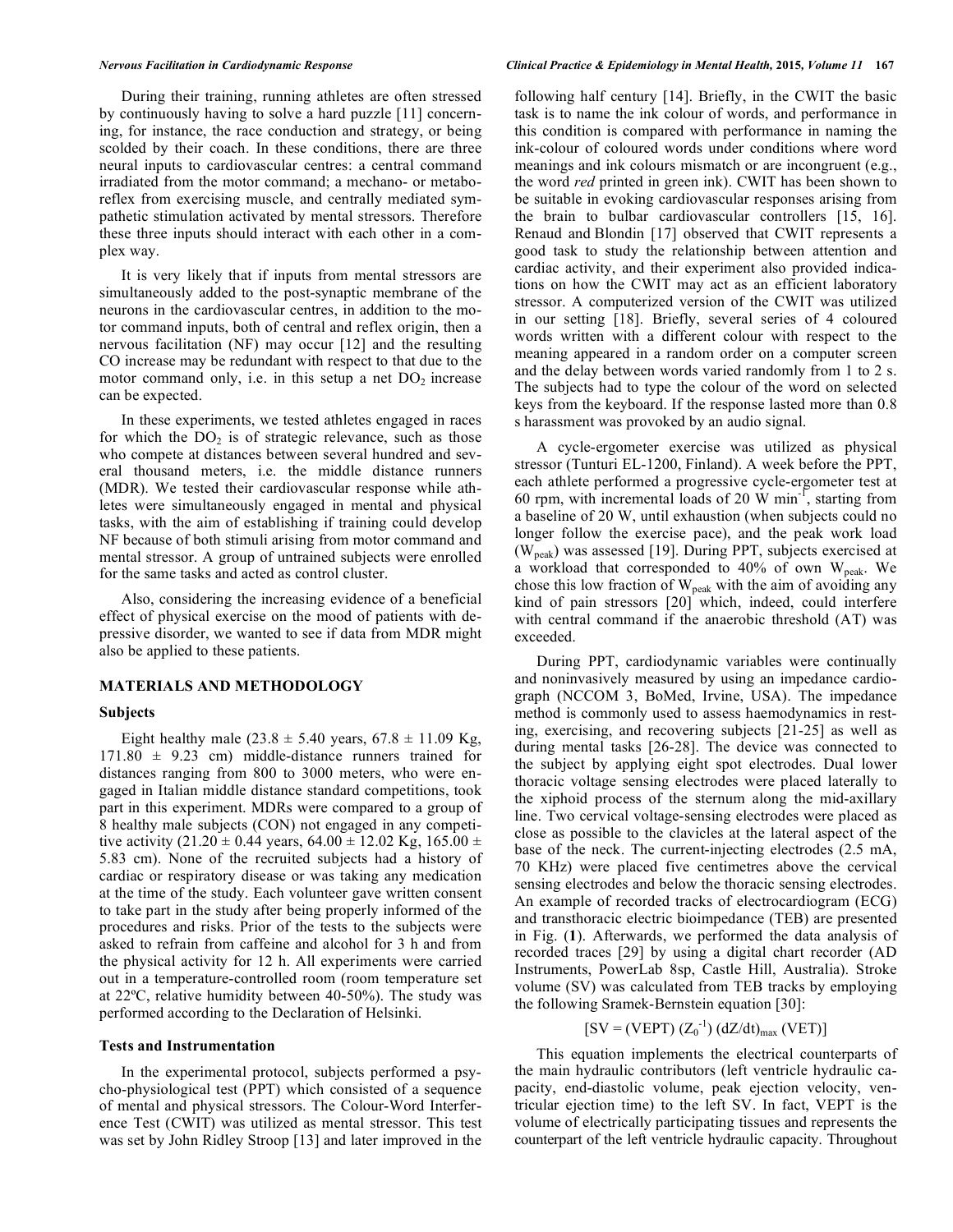

**Fig. (1).** Shown are traces of ECG (channel I), first derivative of  $Z_0$  (dZ/dt, channel II) and thoracic electrical impedance ( $Z_0$ , channel III), as measured by an impedance cardiograph (NCCOM3). The critical points for determining haemodynamic variables are distinguished: *A* the beginning of the QRS complex, *B* the beginning of the widest deflection of the dZ/dt, *C* the inverse deflection in the dZ/dt trace, *D* the peak of  $dZ/dt$  ( $dZ/dt_{\text{max}}$ ), *E* automatic reset synchronous with the P wave of the ECG.

multiple direct measurements of anatomically normal adults [30], it was observed that VEPT =  $L^3 \cdot 4.25^{-1} = \text{cm}^3$ , where L (cm) is the distance between the planes on which the thoracic and cervical sensing electrodes lie.  $Z_0$  (Ohm) is the base impedance of the thorax at the end of diastole, and it is inversely related to thoracic blood volume since decreases in thoracic blood volume increase  $Z_0$  and vice versa [31], in as much as several findings assumed  $Z_0^{-1}$  as a reliable index of end diastolic volume both at rest [32, 33] and during exercise [34-36].  $dZ/dt_{max}$  (Ohm·s<sup>-1</sup>) is the maximal  $Z_0$  first derivative, and it has been shown that  $dZ/dt_{\text{max}}$  well represents an impedance index of left ventricle ejection velocity [37]. VET (s) is the left ventricle ejection time and is obtained by measuring the time between the onset of the rapid increase in  $dZ/dt$  and the negative peak following  $dZ/dt_{\text{max}}$  [38]. Therefore variables in the foregoing Sramek-Bernstein equation can be quantified as follows:

$$
[SV = (cm3) (Ohm-1) (Ohm · s-1) (s) = cm3]
$$

which is the left ventricle ejected blood volume at each beat.

During PPT both systolic  $(SBP = mmHg)$  and diastolic (DBP = mmHg) arterial blood pressures were assessed with a brachial sphygmomanometer. These blood pressure values were assessed at the end of each min.

#### **Experimental Design**

Both CON and MDR groups underwent the PPT which consisted of:

- i) *Control test* [C] subjects stayed 4 min at rest while seated on the cycle ergometer;
- ii) *Psychological test* [PsT] subjects performed a CWIT which lasted 4 min while they rested seated on the cycle ergometer;
- iii) *Physical test* [PhT] it consisted of a linear increment of workload of 10 W every min, starting from 20 W, at a pedalling frequency of 60 rpm, up to a work load of 40% of Wpeak which was maintained for 4 min and
- iv) *Psychological and physical test* [PsT&PhT] while pedalling at a work load of 40% W<sub>peak</sub> subjects performed the CWIT for the next 4 min.

Each of the PsT, PhT and PsT&PhT tests, preceded by a control test, was randomly performed on different days. To avoid the exercise-induced risk of blood pooling in the leg veins [23] after PhT and PsT&Ph, subjects kept pedalling at a lower work load  $(10 \text{ W-min}^{-1})$  for 4 min, then stopped the exercise.

#### **Data Acquisition and Statistics**

During PPT the following variables were considered: HR (beats·min-1) which was calculated as the reciprocal of the R-R interval in the ECG trace; stroke index  $(SI = mL·m<sup>2</sup>)$ which was calculated as the ratio between SV and body surface area; cardiac index  $(Cl = mL·min^{-1}·m^{-2})$  which was calculated as the ratio between CO (obtained by multiplying SV·HR) and body surface area; mean arterial blood pressure (MBP = mmHg) which was calculated as DBP +  $(SBP -$ DBP)/3. In both groups the cardiodynamic variables obtained in Ps&PhT were compared with those obtained by summing values obtained in PsT and those obtained in PhT (PsT+PhT).

For data from the PsT, PhT and Pst&PhT tests we chose the use of percent changes with respect to the value in the C test instead of absolute values to describe time courses of variables because we expected that the mild exercise used would cause slight changes in haemodynamics and metabolism. Thus, percent changes would allow the curtailing of inter-individual variance and highlight small perturbations in parameters better than absolute values.

Repeated measure two-way ANOVA was applied to find significant differences in parameter changes (factors: conditions and times) followed by Newman-Keuls post hoc analysis when significant F-values were obtained. Differences were considered significant if *P* <0.05.

### **RESULTS**

Table 1 shows mean  $\pm$  SD haemodynamic variable values in both MDR and CON during task C. Fig. (**2**) shows that during Ps&PhT the HR of both CON and MDR was significantly higher than in PsT+PhT (more than one and a half times). Moreover, MDR showed that HR values during Ps&PhT were also significantly higher than those shown by CON.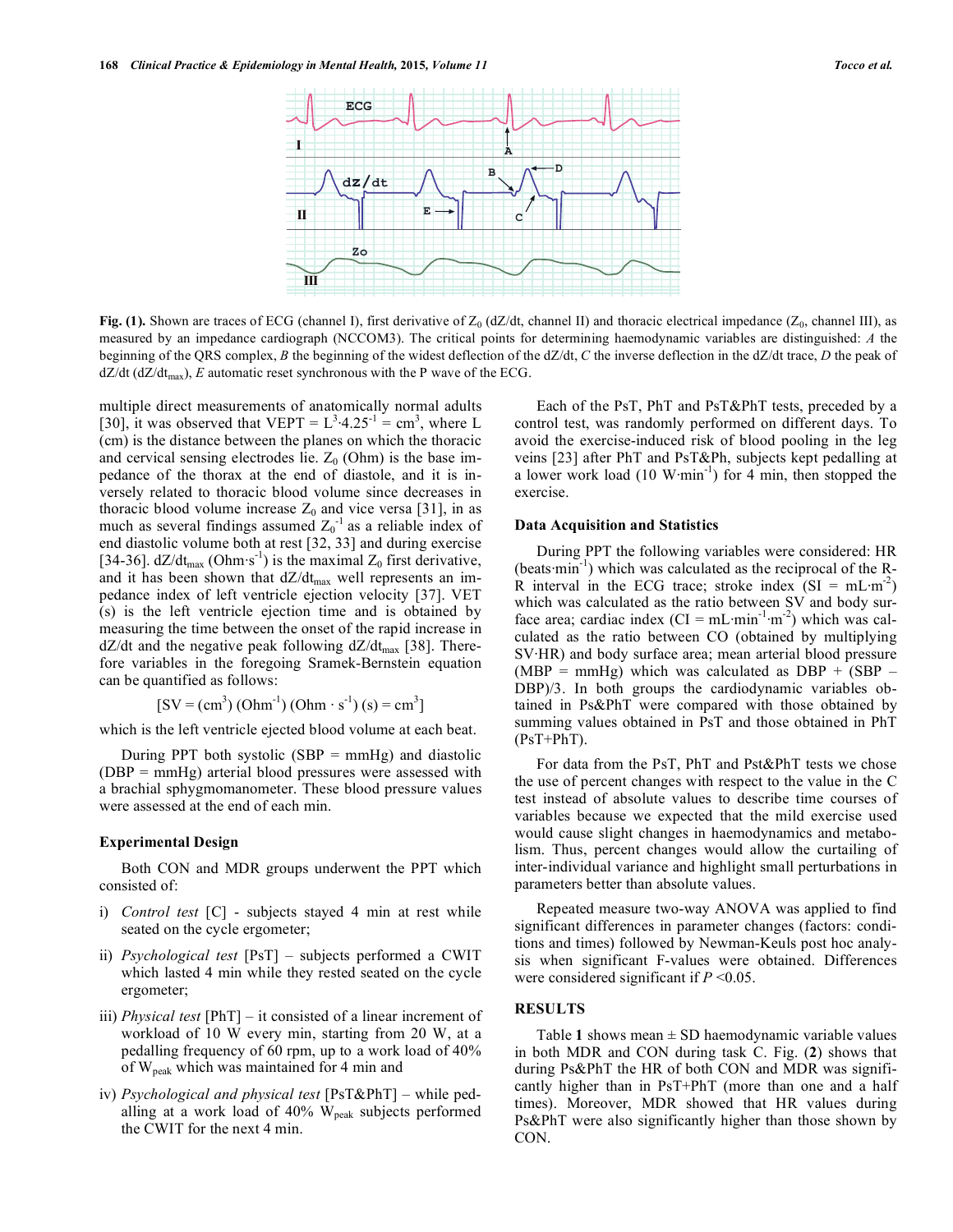**Table 1. Mean ± SD values of haemodynamic data during the control test (C) in middle distance runners (MDR) and controls (CON). HR= heart rate; MBP= mean blood pressure; SI= stroke index; CI= cardiac index.** 

| Variable                           | <b>MDR</b>      | CON                  |  |
|------------------------------------|-----------------|----------------------|--|
| HR (beats $min^{-1}$ )             | $78.1 \pm 11.0$ | $81.6 \pm 19.4$ (ns) |  |
| $MBP$ (mmHg)                       | $82.3 \pm 6.8$  | $77.0 \pm 11.0$ (ns) |  |
| $SI$ (mL $\cdot$ m <sup>-2</sup> ) | $47.8 \pm 4.7$  | $41.3 \pm 9.4$ (ns)  |  |
| $CI(L·min-1·m-2)$                  | $3.7 \pm 0.7$   | $3.5 \pm 1.3$ (ns)   |  |





**Fig. (2).** Heart Rate (HR) changes between middle distance runners (MDR) and controls (CON) during conditions Ps+PhT and Ps&PhT. Values are means  $\pm$  SD percentages of basal.  $\star = P < 0.05$ *vs.* Ps+PhT. †= *P* < 0.05 *vs.* Ps&PhT of CON.

During Ps&PhT, only MDR showed SI values significantly higher than in PsT+PhT (more than 30%) while in CON it did not. No difference was observed between groups during the latter task (see Fig. **3**).



**Fig. (3).** Stroke Index (SI) changes between middle distance runners (MDR) and controls (CON) during conditions Ps+PhT and Ps&PhT. Values are means  $\pm$  SD percentages of basal.  $\star = P < 0.05$ *vs.* Ps+PhT.

Differently, in Fig. (**4**) CI values during Ps&PhT were significantly higher in MDR than in CON. It can be noted that while MDR showed a CI value in Ps&PhT, which was significantly higher than in PsT+PhT (about  $+80\%$ ), the difference was not statistically significant when considering CON.



**Fig. (4).** Cardiac Index (CI) changes between middle distance runners (MDR) and controls (CON) during conditions Ps+PhT and Ps&PhT. Values are means  $\pm$  SD percentages of basal.  $\star = P < 0.05$ *vs.* Ps+PhT. †= *P* < 0.05 *vs.* Ps&PhT of CON.

As concerns MBP, Fig. (**5**) shows no significant modification between Ps&PhT and PsT+PhT in both groups.



**Fig. (5).** Mean Blood Pressure (MBP) changes between middle distance runners (MDR) and controls (CON) during conditions Ps+PhT and Ps&PhT. Values are means ± SD percentages of basal.

#### **DISCUSSION**

Theoretically, on the basis of classic experiments regarding the laws that govern the nervous reflex centres [39-42], during the Ps&PhT a spatial summation on the post-synaptic membrane (PSM) of the brain stem cardioregulatory neurons of the stimuli coming from the three neural inputs to cardiovascular centres: the central command irradiated from the motor command, the mechano- or metabo-reflex from exercising muscle, and centrally mediated sympathetic stimulation activated by mental stressors, may take place. This postsynaptic potential (PSP) summation could reach a NF in cardiovascular regulatory neurons, for which the excitatory effect of their output on cardiovascular effectors is amplified with respect to what is expected by summing separately each central command, pressor reflex and mental stressor effect.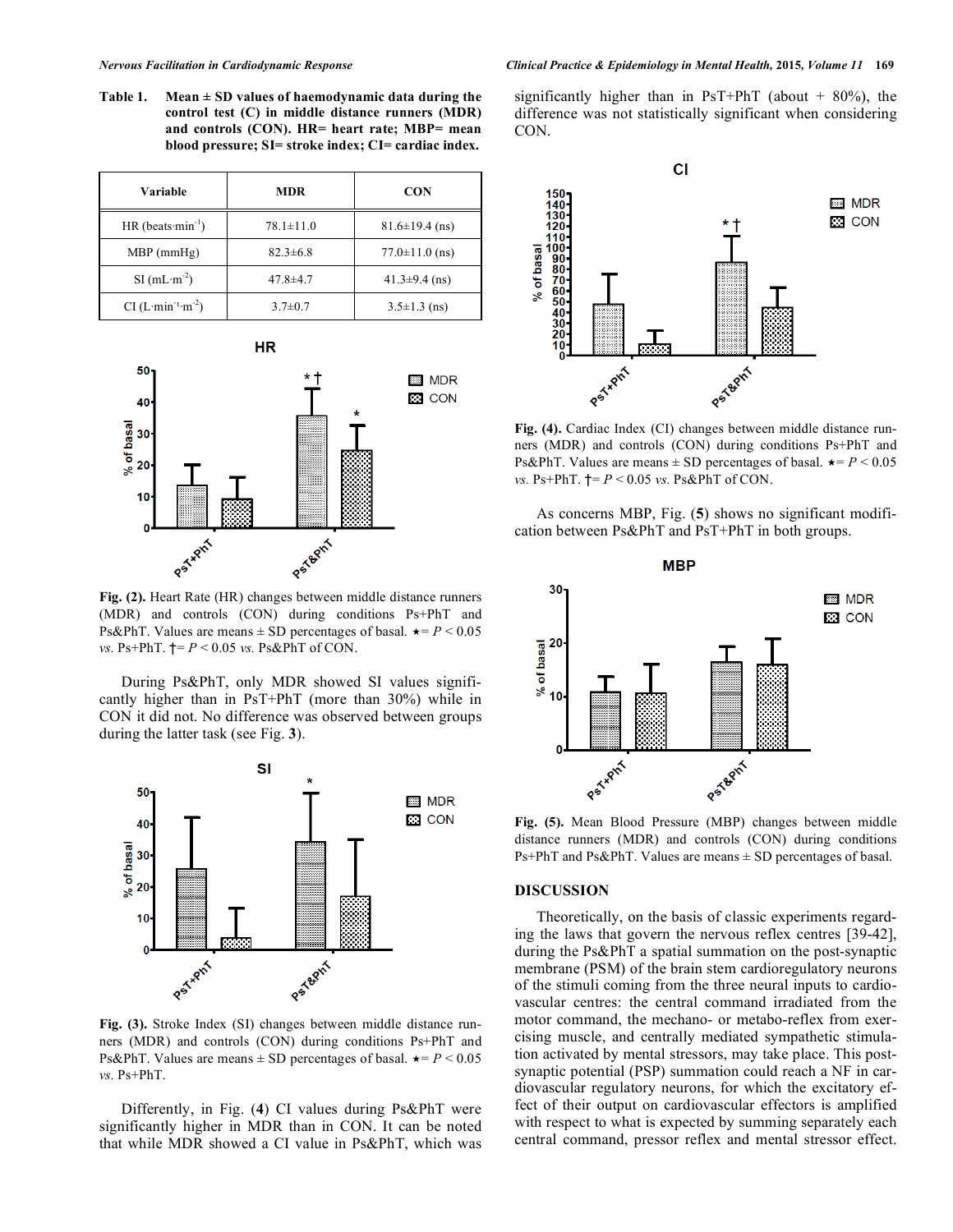These post-synaptic mechanisms are supported by the observation that in healthy subjects' interlimb reflexes a NF was recently observed by Nakajima *et al.* [43] during simultaneous arm and leg cycling.

On the contrary, it may be that this central and reflex PSP summation on PSM of cardiovascular modulating neurons ought to result in a nervous occlusion (NO) [44] for which the excitatory effect of their output on cardiovascular effectors is lower with respect to the effects resulting from central command, pressor reflex and mental stressor summation, separately activated.

In running athletes, especially those engaged in aerobic races, nervous stimuli from these three sources of information often reach all together the neurons of the cardiovascular modulator centre in the brain stem, resulting either in NF or NO effects. The effects of NF on cardiovascular activity can be quite different from those due to NO. In fact, a facilitation effect originating from cardio-regulating neurons under the central command while the pressor reflex is also engaged (i.e. the motor command), as long as the mental stressors enhances this effect, may give aerobic runners a not negligible boost in reaching a good performance since it could result in an additional CO increase with respect to what is evoked by the motor command alone. The consequent increase in blood outflow from the left ventricle leads to an augmented  $DO<sub>2</sub>$  for a given muscular effort, resulting in a better performance. Obviously, in the case of prevailing NO, since a mental stressor facilitator effect on motor command results inconsistent, none of these advantages can be expected.

In these experiments, when a mental stressor is superimposed on MDR while subjects were exercising, CI increased more than the sum of its separate increases elicited by the mental stressor only and by the physical stressor alone. Although a similar trend was also observed in CON, it did not reach a statistically significant difference. These observations reasonably indicate that subjects trained for aerobic performances rather than untrained ones better developed such an adaptation (presumably housed in their brain stem neurons deputed to modulate cardiovascular activity) which ought to result in a marked post-synaptic facilitation when stimuli arising from the brain, i.e. both motor command and mental stressors, together with stimuli from muscle receptors, induced a spatial summation of PSP on the membrane of those neurons.

Both chronotropic and inotropic heart adjustments concurred to potentiate the CI response induced by psychic and physical stressors when the latter were provided together with the MDR. In fact, both HR and SI showed a redundant increase during Ps&PhT with respect to the increase calculated by summing the two values measured during PsT and PhT. However, HR increased more than SV, and this may mean that the role played by the mental stressor in facilitating PSM of brain stem neurons controlling cardiovascular function is of considerable importance [45].

Interestingly, no significant increase in MBP corresponded to the exceeding response of CI triggered by combined mental and physical tasks. Considering the general law of blood flow for which CI depends on the MBP-to-systemic vascular resistance (SVR) ratio, since MBP had not changed, it is reasonable to hypothesize a SVR decrease. This hypothesis implies that the excess of CI may occur in MDR without increasing cardiac work. Thus, Ps&PhT may have induced in the bulbar controllers of these athletes both cardio-accelerating and vasodilating effects and this consented to avoid supplementary cardiac work while enhancing CI.

Effects of combined psychological and physical stressors on cardiovascular responses was previously studied by Rousselle *et al.* [46]. In a group of male subjects who performed simultaneously a mental arithmetic task and moderate aerobic exercise (at about 50 W of work load) these authors observed that cardiovascular responses were greater than those during each stressor alone. Previously, similar results had been obtained by Myrtek *et al.* [47], and no different behaviour in cardiovascular response was shown by Siconolfi *et al.* [48] when a mental arithmetic task was performed combined with an exercise at a work load corresponding to 60% of HR peak by coronary artery disease patients.

Our findings highlight the greater facilitating effect played on cardiovascular activity in fit subjects with respect to controls when mental tasks were combined with exercise. In a previous paper [49] Acevado *et al.* studied the cardiorespiratory responses of low fit and high fit individuals to a mental challenge during exercise at a similar relative intensity. These authors observed that the high fit subjects tended to respond to the dual stress of exercise and mental challenge with a relative increase in HR higher than the control group. Their results agree with ours.

However, it must be taken into consideration that HR alone is not an exhaustive cardiovascular variable to report the effective pumping activity of the heart, which is much better represented by CO. In the present study the experimental protocol included assessment of CO together with its chronotropic and inotropic conditioners, HR and SV respectively, as well as their derivative haemodynamic variable, i.e. MBP. This more complete cardiovascular profile consents to understanding, better than in previous experiments, how cardiovascular structures disrupt their homeostatic condition in response to either internal or external stimuli. In fact, it was observed that SV rose while a striking fall in HR occurred, due to a post-exertional hypotension [23], in such a way as to maintain normal CO values as long as possible to avoid syncopal asystolia, i.e. in this case HR behaviour alone did not give complete information about heart function. In the same way, during a dynamic incremental exercise HR did not increase because of a complete atrio-ventricular block [50], or during a static exercise while HR was fixed at resting value [51] and thus, in these two experimental settings, CO increased totally by means of SV. On the other hand, it has been observed that HR increments do not always lead to corresponding increases in CO: a similar haemodynamic scenario has been demonstrated when little or no increase in SV takes place, as occurred in the case of untrained subjects while performing an incremental cycle ergometer exercise [52], or when SV reaches a plateau in correspondence to AT during an incremental test, while HR continued to rise as work load was augmented [53].

It has been observed that physical activity appears to be a good adjunctive treatment in the long-term management of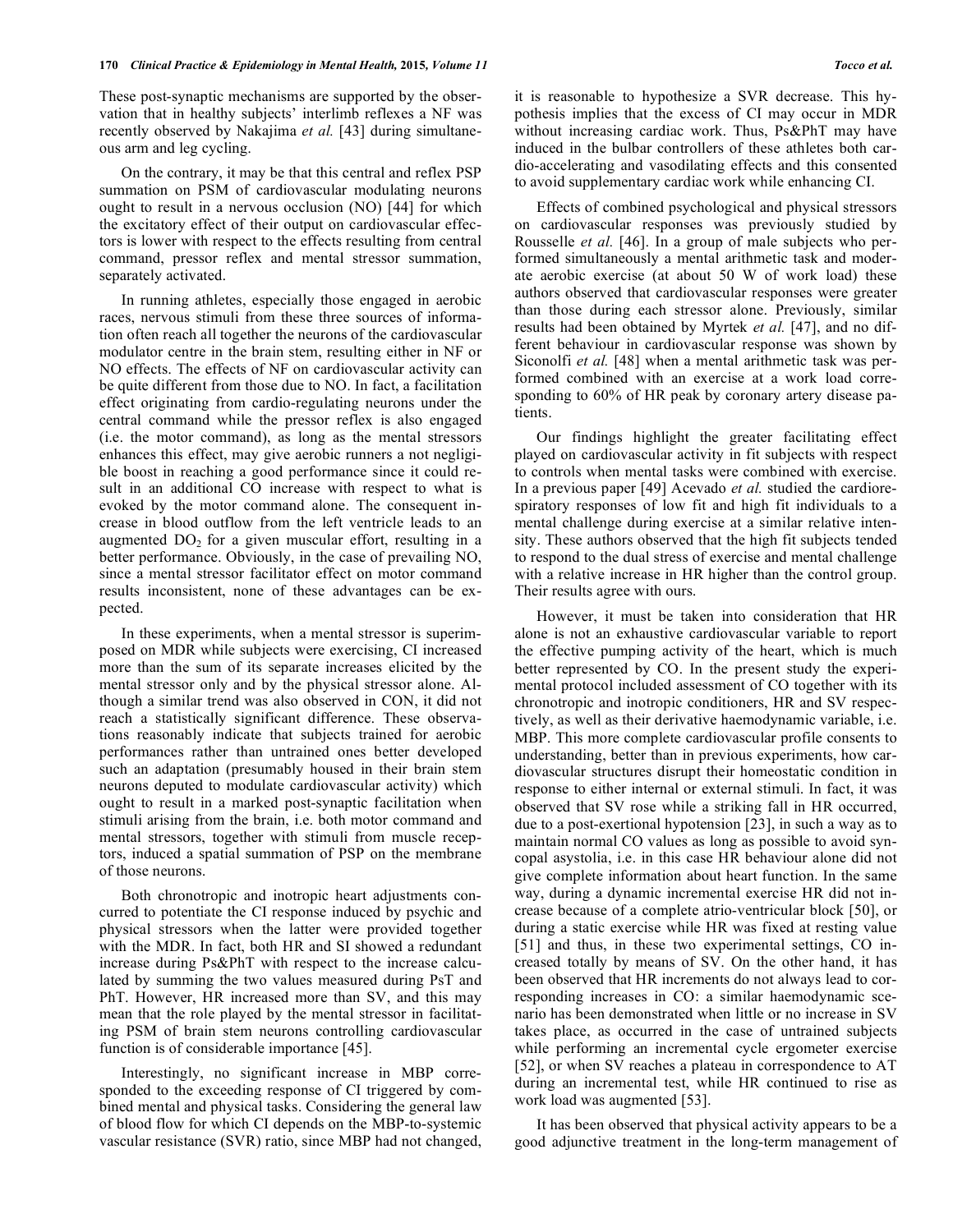major depressive disorder (MDD) patients [54] as well as in improving in these patients the perceived physical quality of life [55]. However, Penninx *et al.* [56] examined the effect of aerobic and resistance training among older persons with depressive symptomatology and they observed that aerobic exercise significantly lowered depressive symptoms over time while no such effect was observed for resistance exercise.

From the latter considerations and also in considering the results of these experiments, it can be deduced that by subjecting MDD patients to a moderate aerobic training schedule that also implements mental tasks, it may be possible to reach a redundant  $DO<sub>2</sub>$ . The latter, in turn, can satisfy sudden fuel demands from exercising muscles by utilizing aerobic sources of ATP, thus shifting AT towards a higher work load, and this may allow these patients to reach a higher aerobic performance at a lower heart cost, i.e. a condition that is conducible to the lowering of cardiac risk [57]. Considering that a recent study by Elderlon and Whooley [58] clearly observed a very close link between MDD and serious cardiovascular disorders, a take-home message from this study may also be that of promoting regular low-intensity exercise together with mental engagement to ameliorate in these patients the perceived physical quality of life, in this way reducing heart risk associated with physical stress.

Borrowing the conclusions of the recent review by Mura and Carta [59], in which they stated that in the last 20 years little progress has been made in showing the efficacy of exercise on depression, we can conclude that this can be charged to the persistent lack of high-quality research as well as clinical issues of management of depression in late life. However, difficulties in establishing the real effectiveness of exercise on depressive symptoms also contributes to this failure.

In conclusion, concerning possible fall-out effects of these results on MDD clinical treatment, practice of moderate exercise may reduce the cardiac risk in MDD patients when they perform physical activity.

### **LIMITATION OF THIS STUDY**

A possible limitation of the present investigation is the use of impedance cardiography to measure haemodynamic variables. It should be considered that the "gold standard" for haemodynamic assessment includes the Fick and dyedilution methods, which, however, are invasive and not advisable in subjects who do not require invasive procedures for clinical purposes. Among noninvasive techniques, the choices are restricted to re-breathing, Doppler echocardiography, and impedance cardiography. The impedance method, like re-breathing and Doppler echocardiography, suffers from some limitations [60]. Probably the major source of error with this technique is that chest movements may affect impedance traces by generating artifacts. To overcome this potential source of error, a post acquisition analysis procedure, selected from stored signal impedance traces not affected by artifacts, was used in this study. We previously used the same method in similar studies [61-63]. This method, although hard to follow, has been demonstrated to be reliable and reproducible. Moreover, the mild exercise protocol chosen in the present investigation did not

#### *Nervous Facilitation in Cardiodynamic Response Clinical Practice & Epidemiology in Mental Health,* **2015***, Volume 11* **171**

generate either great enhancement in ventilation or marked chest movements. Another possible limitation of this study may arise from the absence of a group of MDD patients in the experimental protocol. Indeed, the idea that the protocol applied to healthy subjects may have important repercussions also for MDD patients occurred to us only after seeing the experimental results. For this reason we believe that the application of this experimental protocol in MDD patients is preferred in the future.

#### **ABBREVIATIONS**

| <b>ANOVA</b>    | $=$ | Analysis of Variance                                        |
|-----------------|-----|-------------------------------------------------------------|
| AT              | $=$ | Anaerobic Threshold                                         |
| ATP             | $=$ | Adenosin Triphosphate                                       |
| $\mathsf{C}$    | $=$ | Control test                                                |
| <b>CI</b>       | $=$ | Cardiac Index                                               |
| CO.             | $=$ | Cardiac Output                                              |
| CON             | $=$ | Control group                                               |
| CWIT            | $=$ | Colour-Word Interference Test                               |
| DBP.            | $=$ | Diastolic Blood Pressure                                    |
| DO <sub>2</sub> | $=$ | <b>Blood Oxygen Delivery</b>                                |
| $dZ/dt_{max}$   | $=$ | Maximal $Z_0$ First Derivative                              |
| ECG             | $=$ | Electrocardiogram                                           |
| HR.             | $=$ | <b>Heart Rate</b>                                           |
| MDR             | $=$ | Middle Distance Runners Group                               |
| MBP             | $=$ | Mean Blood Pressure                                         |
| MDD             | $=$ | Major Depressive Disorder                                   |
| NF              | $=$ | Nervous Facilitation                                        |
| NO.             | $=$ | Nervous Occlusion                                           |
| PhT             | $=$ | <b>Physical Test</b>                                        |
| PPT             | $=$ | Psycho-Physiological Test                                   |
| PSM             | $=$ | Post-Synaptic Membrane                                      |
| <b>PSP</b>      | $=$ | Post-Synaptic Potential                                     |
| PsT             | $=$ | Psychological Test                                          |
| $R-R$           | $=$ | Time interval between two consecutive R<br>waves in the ECG |
| <b>SBP</b>      | $=$ | Systolic Blood pressure                                     |
| <b>SD</b>       | $=$ | <b>Standard Deviation</b>                                   |
| SI              |     | $=$ Stroke Index                                            |
| SV              |     | = Stroke Volume                                             |
| <b>SVR</b>      | $=$ | Systemic Vascular Resistance                                |
| TEB             | $=$ | Transthoracic Electrical Bioimpedance                       |
| VEPT            | $=$ | Volume of the Electrically Participating Tis-<br>sues       |
| <b>VET</b>      | =   | Ventricular Ejection Time                                   |
| W               | =   | Work Load                                                   |
|                 |     |                                                             |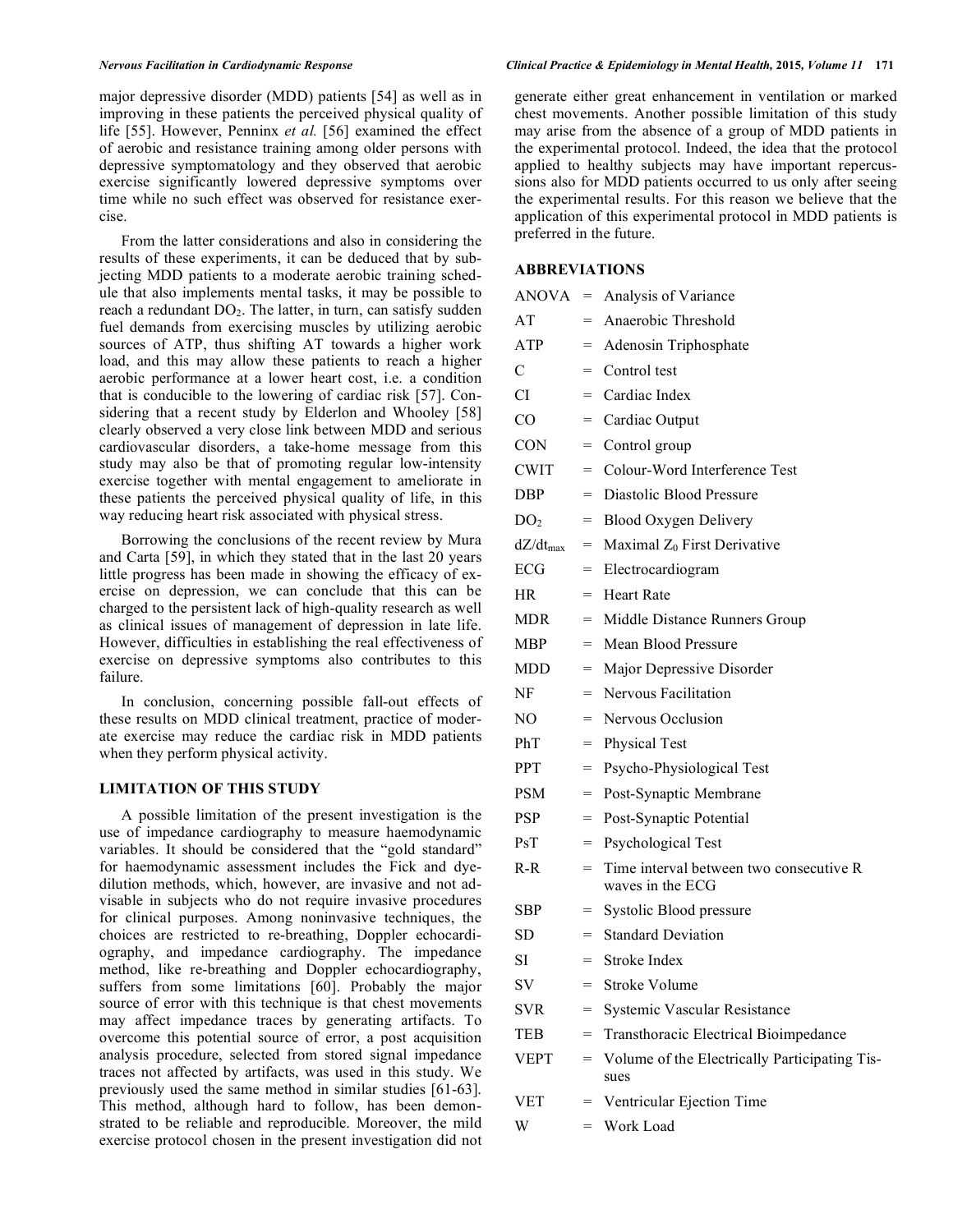$W_{\text{peak}}$  = Peak Work Load

 $Z_0$  = Base Impedance of the Thorax

#### **CONFLICT OF INTEREST**

The authors confirm that this article content has no conflict of interest.

#### **ACKNOWLEDGEMENTS**

Declared none.

#### **REFERENCES**

- [1] Krogh A, Lindhard J. The regulation of respiration and circulation during the initial stages of muscular work. J Physiol 1913; 47: 112- 36.
- [2] Goodwin GM, McCloskey DI, Mitchell JH. Cardiovascular and respiratory responses to changes in central command during isometric exercise at constant muscle tension. J Physiol 1972; 226: 173-90.
- [3] McCloskey DI, Mitchell JH. Reflex cardiovascular and respiratory responses originating in exercising muscle. J Physiol 1972; 224: 173-86.
- [4] Decandia GF, Decandia M, Orani GP. Group I fibers: pressor reflex and cardiac activity. Cardioscience 1991; 2: 189-92.
- [5] Amann M, Blain GM, Proctor LT, Sebranek JJ, Pegelow DF, Dempsey JA. Group III and IV muscle afferents contribute to ventilatory and cardiovascular response to rhythmic exercise in humans. J Appl Physiol 1985; 109(4): 966-76.
- [6] Secher NH, Amann M. Human investigations into the exercise pressor reflex. Exp Physiol 2012; 97: 59-69.
- [7] Mitchell JH. Neural control of the circulation during exercise: insights from the 1970-1971 Oxford studies. Exp Physiol 2012; 97: 14-9.
- [8] Herd JA. Cardiovascular response to stress. Physiol Rev 1991; 71: 305-30.
- [9] Concu A, Rocchitta A, Ciuti C, Marcello C. Autonomic nervous system dependent differences in haemodynamic responses to mental effort of increasing difficulties. Funct Neurol 1994; 9: 53-6.
- [10] Ciuti C, Marcello C, Papoff MV, Macis A, Tintrup F, Concu A. Differences in cardiovascular profiles induced by mental arithmetic and by hand-eye task. J Biol Res 1994; 70: 265-70.
- [11] Sarlo M, Lotto M, Rumiati R, Palomba D. If it makes you feel bad, don't do it! Egoistic rather than altruistic empathy modulates neural and behavioral responses in moral dilemmas. Physiol Behav 2014; 130: 127-34.
- [12] Davson H, Segal MB, Eds. Introduction to physiology, London: Academic Press 1975; 2.
- [13] Stroop JR. Studies of interference in serial verbal reactions. J Exp Psychol 1935; 18: 643-62.
- [14] MacLeod CM. Haifa century of research on the stroop effect: an Integrative Review. Psychol Bull 1991; 109: 163-203.
- [15] Hoshikawa Y, Yamamoto Y. Effects of Stroop color-word conflict test on the autonomic nervous system responses. Am J Physiol - Heart 1997; 272: H1113-21.
- [16] Fauvel JP, Cerutti C, Quelin P, et al. Mental stress-induced increase in blood pressure is not related to baroreflex sensitivity in middle-aged healthy men. Hypertension 2000; 35: 887-91.
- [17] Renaud P, Blondin JP. The stress of Stroop performance: physiological and emotional responses to color-word interference, task pacing, and pacing speed. Int J Psychophysiol 1997; 27: 87-97.
- [18] Fauvel JP, Bernard N, Laville M, Daoud S, Pozet N, Zech P. Reproducibility of the cardiovascular reactivity to a computerized version of the Stroop stress test in normotensive and hypertensive subjects. Clin Auton Res 1996; 6: 219-24.
- [19] Crisafulli A, Tocco F, Pittau G, *et al*. Effect of differences in postexercise lactate accumulation in athletes' hemodynamics. Appl Physiol Nutr Metab 2006; 31: 423-31.
- [20] Franklin BA, Whaley MH, Howley ET, Eds. ACSM's guidelines for exercise testing and prescription. Philadelphia: Lippincott Williams & Wilkins 2000.
- [21] Kobayashi Y, Andoh Y, Fujinami T, *et al*. Impedance cardiography for estimating cardiac output during submaximal and maximal work. J Appl Physiol Respir Environ Exerc Physiol 1978; 45: 459- 62.
- [22] Teo KK, Hetherington MD, Haennel RG, Greenwood PV, Rossall RE, Kappagoda T. Cardiac output measured by impedance cardiography during maximal exercise tests. Cardiovasc Res 1985; 19: 737-43.
- [23] Crisafulli A, Melis F, Orrù V, Lener R, Lai C, Concu A. Hemodynamics during a postexertional asystolia in a healthy athlete: a case study. Med Sci Sport Exerc 1999; 32: 4-9.
- [24] Crisafulli A, Melis F, Orrù V, Tocco F, Lai C, Concu A. Hemodynamics during active and passive recovery from a bout of supramaximal exercise. Eur J Appl Physiol 2003; 89: 209-16.
- [25] Marongiu E, Piepoli M, Milia R, *et al.* Effects of acute vasodilation on the hemodynamic response to muscle metaboreflex. Am J Physiol Heart Circ Physiol 2013; 305(9): H1387-96.
- [26] Kelsey RM, Blascovich J, Leitten CL, Schneider TR, Tomaka J, Wiens S. Cardiovascular reactivity and adaptation to recurrent psychological stress: the moderating effects of evaluative observation. Psychophysiology 2000; 37: 748-56.
- [27] Goodie JL, Larkin KT. Changes in hemodynamic response to mental stress with heart rate feedback training. Appl Psychophysiol Biofeedback 2001; 26: 293-309.
- [28] de Zambotti M, Covassin N, Cellini N, Sarlo M, Stegagno L. Cardiac autonomic profile during rest and working memory load in essential hypotensive women. Int J Psychophysiol 2012; 85: 200-5.
- [29] Crisafulli A, Piras F, Chiappori P, *et al.* Estimating stroke volume from oxygen pulse during exercise. Physiol Meas 2007; 28: 1201- 12.
- [30] Bernstein DP. A new stroke volume equation for thoracic electrical bioimpedance: theory and rationale. Crit Care Med 1986; 14: 904- 9.
- [31] Luepker RV, Michael JR, Warbasse JR. Transthoracic electrical impedance: quantitative evaluation of a non invasive measure of thoracic fluid volume. Am Heart J 1973; 85: 83-93.
- [32] Tomsin K, Vriens A, Mesens T, Gyselaers W. Non-invasive cardiovascular profiling using combined electrocardiogram-Doppler ultrasonography and impedance cardiography: an experimental approach. Clin Exp Pharmacol Physiol 2013; 40: 438-42.
- [33] Kubicek WG, Karnegis JN, Patterson RP, Witsoe DA, Mattson RH. Development and evaluation of an impedance cardiac output system. Aerosp Med 1966; 37: 1208-12.
- [34] Keyser RE, Leutholtz BC, Wendt WE. Impedance cardiographic indices of the cardiac inotropic state during exercise in men with coronary artery disease. J Appl Cardiol 1989; 4: 541-8.
- [35] Tocco F, Crisafulli A, Melis F, Loviselli A, Lai C, Concu A. Exercise capacity and cardiovascular changes in patients with thalassemia major. Clin Physiol Funct Imaging 2006; 26: 319-22.
- [36] Shannahoff-Khalsa DS, Sramek BB, Kennel MB, Jamieson SW. Hemodynamic observations on a yogic breathing technique claimed to help eliminate and prevent heart attacks: a pilot study. J Altern Complement Med 2004; 10: 757-66.
- [37] Goli VD, Teague SM, Prasad R, *et al.* Noninvasive evaluation of aortic stenosis severity utilizing Doppler ultrasound and electrical bioimpedance. J Am Coll Cardiol 1988; 11: 66-71.
- [38] Crisafulli A, Melis F, Orrù V, Lener R, Lai C, Concu A. Non invasive assessment of systolic time intervals during exercise by means of impedance cardiography technique. Sports Med Train Rehab 2001; 10: 13-27.
- [39] Lloyd DP. On the relation between discharge zone and subliminal fringe in a motoneuron pool supplied by a homogeneous presynaptic pathway. Yale J Biol Med 1945; 18: 117-21.
- [40] Lorente de No' R. Analysis of the activity of the chains of internuncial neurons. J Neurophysiol 1938; 1: 207-44.
- [41] Eccles JC, Sherrington C. Studies on the flexor reflex IV. After discharge. Proc R Soc Lond 1931; 107: 586-96.
- [42] Denny-Brown DE, Sherrington CS. Subliminal fringe in spinal flexion. J Physiol 1928; 66: 175-80.
- [43] Nakajima T, Barss T, Klarner T, Komiyama T, Zehr EP. Amplification of interlimb reflexes evoked by stimulating the hand simultaneously with conditioning from the foot during locomotion. BMC Neurosci 2013; 14(28): 1-8.
- [44] Camis M. On the unity of motor centres. J Physiol 1909; 39: 228-34.